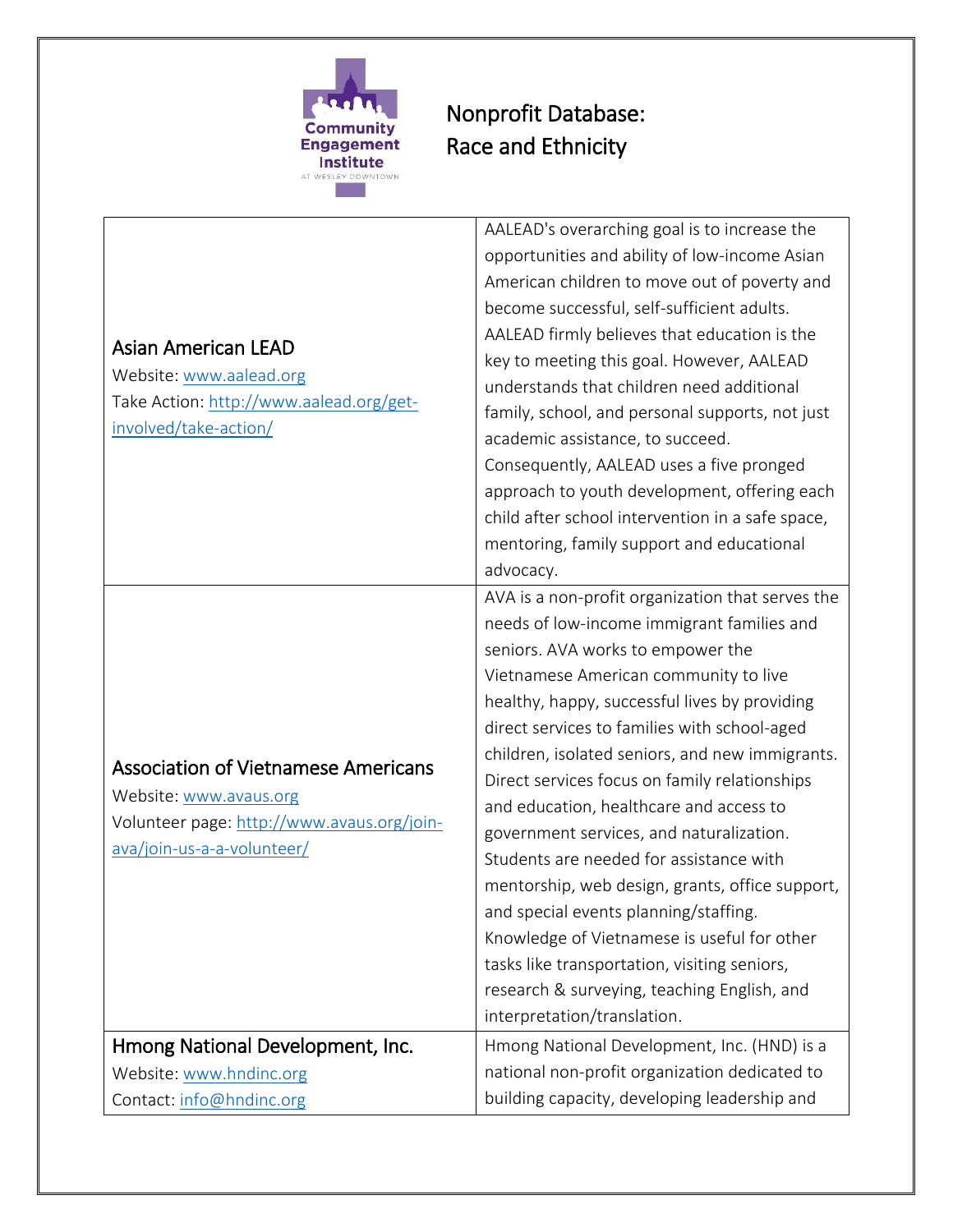|                                                                                                                                 | empowering the Hmong American community.<br>HND envisions a vibrant Hmong American<br>community leading in educational<br>achievement, economic development, civic<br>engagement and social justice.                                                                                                                                                                                                                       |
|---------------------------------------------------------------------------------------------------------------------------------|----------------------------------------------------------------------------------------------------------------------------------------------------------------------------------------------------------------------------------------------------------------------------------------------------------------------------------------------------------------------------------------------------------------------------|
| Mexican American Legal Defense and<br><b>Education Fund (MALDEF)</b><br>Website: www.maldef.org<br>Contact: jobs@maldef.org     | MALDEF's mission is to foster sound public<br>policies, laws and programs to safeguard the<br>civil rights of the 40 million Latinos living in the<br>United States and to empower the Latino<br>community to fully participate in our society.<br>MALDEF achieves its mission by concentrating<br>its efforts on employment, education,<br>immigration, political access, language, and<br>public resource equity issues. |
| National Association for the<br>Advancement of Colored People (NAACP)<br>Website: www.naacpdc.org<br>Contact: naacp@naacpdc.org | The mission of the National Association for the<br>Advancement of Colored People is to ensure<br>the political, educational, social and economic<br>equality of rights of all persons and eliminate<br>racial hatred/discrimination.                                                                                                                                                                                       |
| <b>National Black Justice Coalition</b><br>Website: www.nbjc.org<br>Get involved: http://nbjc.org/get-involved                  | The National Black Justice Coalition is a civil<br>rights organization of Black lesbian, gay,<br>bisexual and transgender people and our allies<br>dedicated to fostering equality by fighting<br>racism and homophobia. The Coalition<br>advocates for social justice by educating and<br>mobilizing opinion leaders, including elected<br>officials, clergy, and media, with a focus on<br>Black communities.            |
| <b>National Coalition Building Institute</b><br>(NCBI)<br>Website: www.ncbi.org<br>Contact: info@ncbi.org                       | The National Coalition Building Institute (NCBI)<br>is a nonprofit leadership training organization<br>working to eliminate prejudice and intergroup<br>conflict in communities throughout the world.<br>NCBI's proactive approach begins with a corps<br>of community leaders who are taught effective<br>bridge-building skills to combat intergroup<br>conflicts in various settings including schools,                 |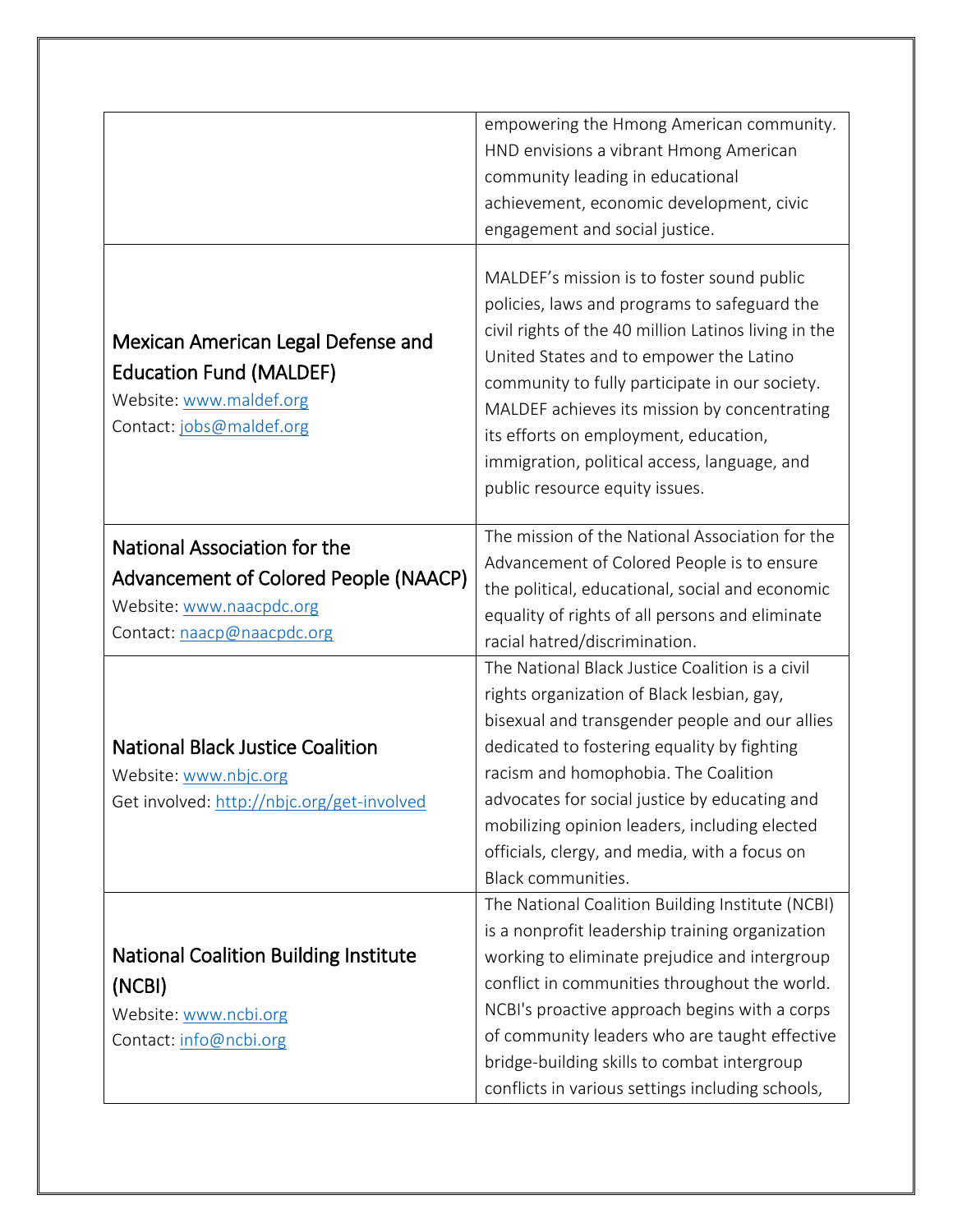|                                                                                          | universities, foundations, correctional facilities, |
|------------------------------------------------------------------------------------------|-----------------------------------------------------|
|                                                                                          | law enforcement agencies, government                |
|                                                                                          | offices, and labor unions.                          |
| National Congress of American Indians<br>Website: www.ncai.org<br>Contact: ncai@ncai.org | The National Congress of American Indians is        |
|                                                                                          | the oldest, largest, and most representative        |
|                                                                                          | organization of American Indian and Alaska          |
|                                                                                          | Native tribal governments and individuals.          |
|                                                                                          | NCAI's mission is to inform the public and the      |
|                                                                                          | federal government on tribal self-government,       |
|                                                                                          | treaty rights, and a broad range of federal         |
|                                                                                          | policy issues affecting tribal governments.         |
|                                                                                          | The National Council of La Raza is the largest      |
|                                                                                          | national constituency-based Hispanic                |
|                                                                                          | organization in Washington, DC for the              |
|                                                                                          | Hispanic community with the goal to reduce          |
| National Council of La Raza (NCLR)                                                       | poverty and discrimination and improve life         |
| Website: www.nclr.org                                                                    | opportunities for Hispanic Americans. Four          |
| Contact: info@nclr.org                                                                   | major functions provide essential focus to the      |
|                                                                                          | organization's work: capacity-building              |
|                                                                                          | assistance; applied research, policy analysis,      |
|                                                                                          | and advocacy; public information efforts; and       |
|                                                                                          | special and international projects.                 |
|                                                                                          | NPRC's mission is to systematically strengthen      |
| National Puerto Rican Coalition, Inc.                                                    | and enhance the social, political, and economic     |
| Website: www.nprcinc.org                                                                 | well-being of Puerto Ricans throughout the          |
| Contact: nprc@nprcinc.org                                                                | United States and in Puerto Rico with a special     |
|                                                                                          | focus on the most vulnerable.                       |
|                                                                                          | OUDC is a year-long, intensive leadership           |
|                                                                                          | development and multicultural education             |
|                                                                                          | program for Washington-area African                 |
| <b>Operation Understanding DC</b>                                                        | American and Jewish high school students,           |
| Website: www.oudc.org                                                                    | with the goal of developing a generation of         |
| Contact: info@oudc.org                                                                   | leaders who will work to eradicate racism, anti-    |
|                                                                                          | Semitism and all forms of discrimination, and       |
|                                                                                          | to promote respect, understanding and               |
|                                                                                          | cooperation within their communities.               |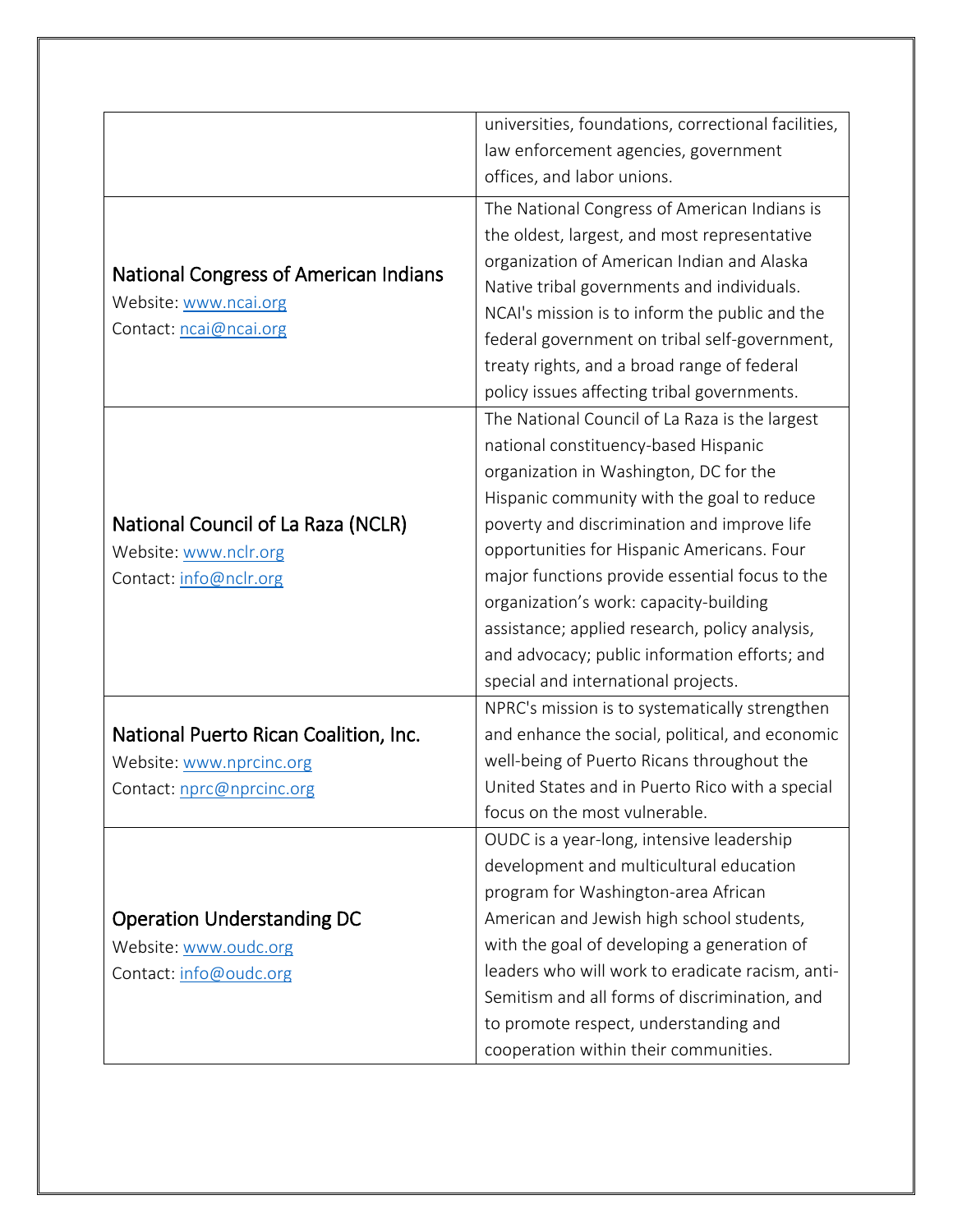|                                               | PRRAC is a non-partisan, national, not-for-      |
|-----------------------------------------------|--------------------------------------------------|
| Poverty and Race Research Action              | profit organization convened by major civil      |
| Council                                       | rights, civil liberties and anti-poverty groups. |
| Website: www.prrac.org                        | The organization links social science research   |
| Contact: info@prrac.org                       | to advocacy work in order to address problems    |
|                                               | at the intersection of race and poverty.         |
|                                               | The South Asian American Leaders of              |
|                                               | Tomorrow (SAALT) is a national non-profit        |
|                                               | organization dedicated to ensuring the full and  |
|                                               | equal participation by South Asians in the civic |
|                                               | and political life of the United States. SAALT's |
| South Asian Americans Leading Together        | goals are to: Provide a uniform and informed     |
| (SAALT)                                       | voice on issues affecting South Asians that      |
| Website: www.saalt.org                        | relate to equality and civil rights, develop     |
| Contact: info@saalt.org                       | South Asian Coalitions that transcend religious, |
|                                               | ethnic, or linguistic differences, to facilitate |
|                                               | collective action and broader community          |
|                                               | change, and create opportunities for             |
|                                               | leadership, service, and volunteerism by South   |
|                                               | Asians in order to foster civic engagement.      |
|                                               | Founded in 1986, The Bethune-DuBois              |
|                                               | Institute, a 501(c)(3) nonprofit organization,   |
|                                               | was established to sustain and magnify the       |
|                                               | educational legacies of two of America's         |
| The Bethune-DuBois Institute                  | greatest leadersDr. Mary McLeod Bethune          |
| Website: www.bethune-dubois.org               | and Dr. W.E.B. DuBois. Their examples and        |
| Contact: Bethune dubois@verizon.net           | teachings emphasized personal leadership and     |
|                                               | the importance of education and training in      |
|                                               | solving public policy problems and in advancing  |
|                                               | the status and contributions of all African      |
|                                               | Americans in American society.                   |
|                                               | The Education Trust is a non-profit Washington   |
|                                               | DC-based educational organization committed      |
| <b>The Education Trust</b>                    | to closing the achievement gap that separates    |
| Website: www.edtrust.org                      | low-income students and students of color        |
| Connect: https://edtrust.org/what-you-can-do/ | from other young Americans through advocacy      |
|                                               | and research. They especially focus on the       |
|                                               | work of schools and colleges most often left     |